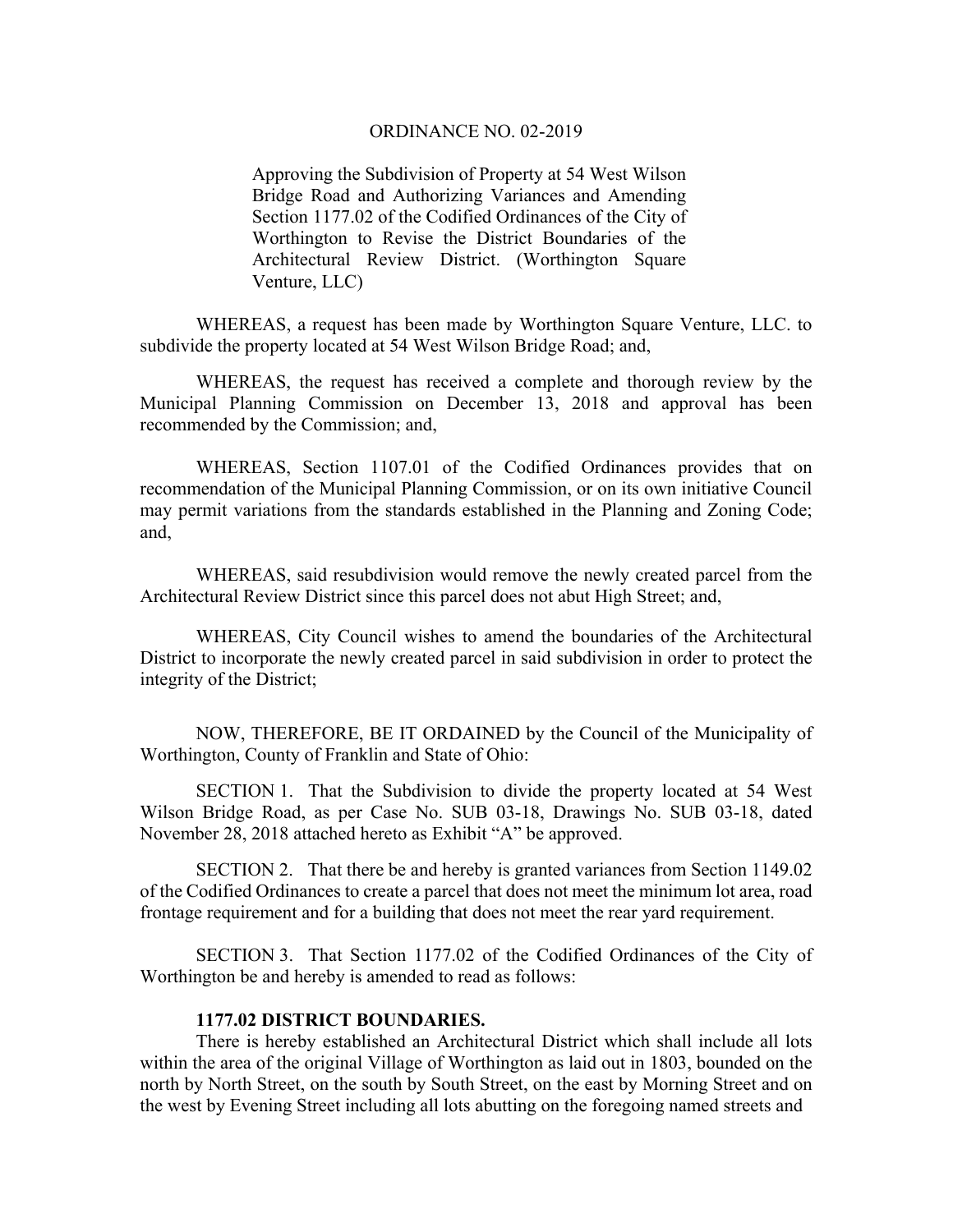# ORDINANCE NO. 02-2019

additionally, the lot at the southeast corner of East South Street and Granby Street and to the south along Granby Street.

The Architectural Review District shall also include all lots abutting High Street within the corporate limits of the City on both the east and west sides commencing at North Street and extending north to the northernmost corporation line and commencing at South Street and extending to the southernmost corporation line; and all lots abutting Granville Road within the corporate limits of the City on both the north and south sides commencing at Morning Street and extending east to the easternmost corporation line and commencing at Evening Street and extending west to the westernmost corporation line; plus the lot at the northwest corner of Pingree Drive and East Dublin-Granville Road and the lot immediately adjacent thereto to the north along Pingree Drive; plus all lots within the Kenyon Brook Subdivision, the Bellebrooke Subdivision, Rehe's Subdivision, the Maxton Place Subdivision, the Worthington Mall Subdivision, the lot at the northeast corner of High Street and East Wilson Bridge Road and the two lots immediately adjacent thereto to the east along East Wilson Bridge Road, the re-subdivision of Lots 21 and 22 of the Morris Addition (Greenwich Street East Subdivision), the parcel at 966 Proprietors Road created by Subdivision Without Plat (SWOP 02-05) approved September 6, 2005, and the lot at 54 W. Wilson Bridge Rd created by Subdivision (SUB 03-18) approved February 4, 2019. The boundaries of the above described Architectural District are additionally set forth on the map of the City which is attached to original Ordinance 44-2005 and made a part hereof.

 SECTION 4. That notice of passage of the Ordinance shall be posted in the Municipal Administration Building, the Worthington Library, the Griswold Center, and the Worthington Community Center and shall set forth the title and effective date of the Ordinance and a statement that the Ordinance is on file in the office of the Clerk of Council. This Ordinance shall take effect and be in force from and after the earliest period allowed by law and by the Charter of the City of Worthington, Ohio.

Passed February 4, 2019

 \_/s/ Bonnie D. Michael\_\_\_\_\_\_\_\_\_\_\_\_\_\_\_ President of Council

 Introduced January 22, 2019  $/s/D$ . Kay Thress P.H. February 4, 2019 Clerk of Council Effective April 8, 2019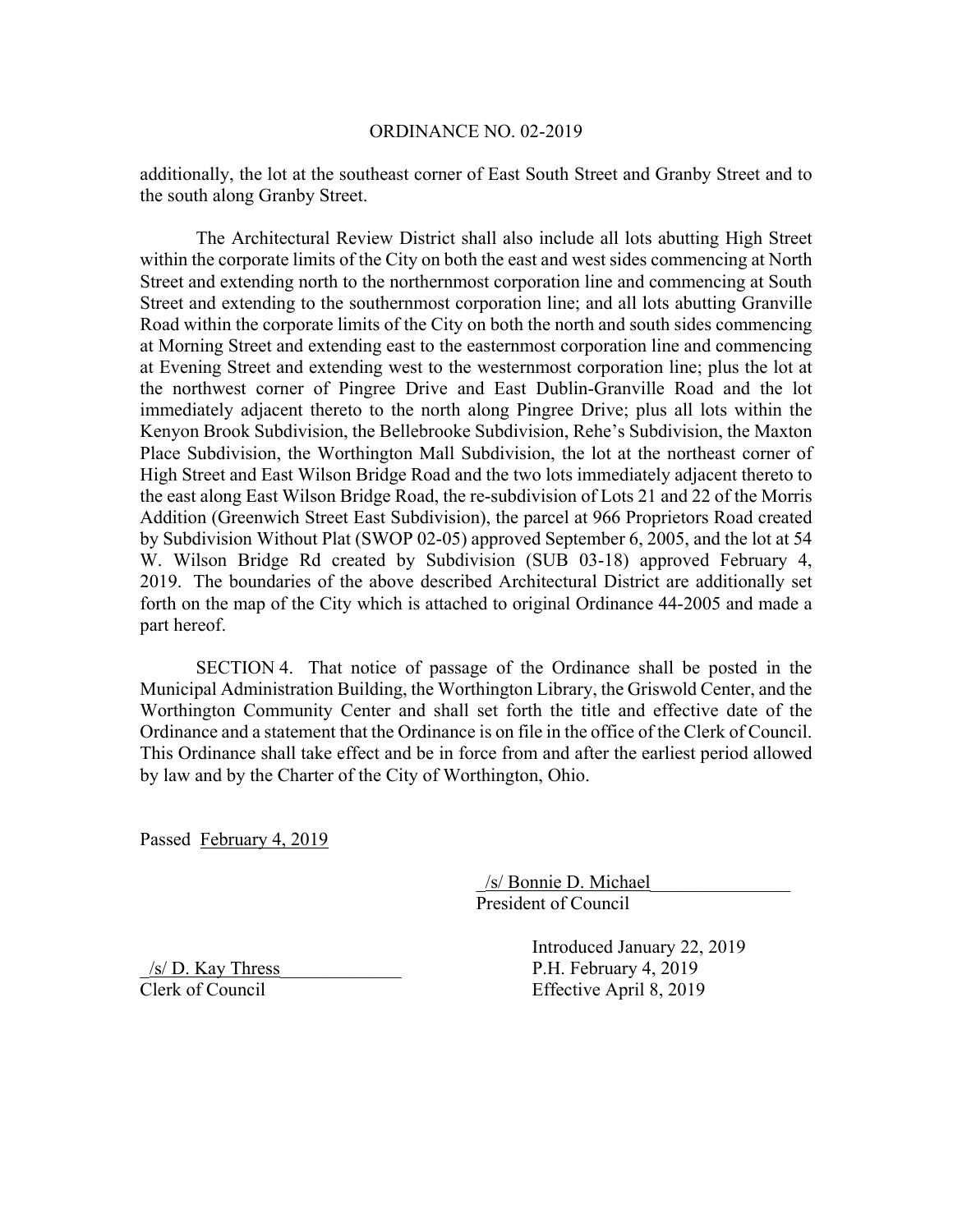# 6.A. - Subdivision, Variances and Code Amendment - 54 West Wilson Bridge Road **EXHIBIT "A" REPLAT OF LOT 2A OF SHOPS AT WORTHINGTON PLACE**

Situated in the State of Ohio, County of Franklin, City of Worthington, and in Quarter Township 2, Township 2, Range 18, United States Military Lands, containing 16.203 nores of land, more or less, said 16.203 acres being Number 201101100005590, Recorder's Office, Franklin County, Ohio

The undersigned, WORTHINGTON SQUARE VENTURE, LLC, an Ohio limited<br>liability company, by WORTHINGTON SQUARE VENTURE MANAGER, LLC, an<br>Ohio limited liability company, its Manager, by THOMAS E CARTER, Manager, owner<br>of the lan

In Witness Whereof, THOMAS E. CARTER, Manager of WORTHINGTON SQUARE VENTURE MANAGER, LLC, Manager of WORTHINGTON SQUARE VENTURE, LLC, has hereunto set his hand this  $\_\_\_$  day of  $\_\_$  20 $\_\_$ .  $\frac{1}{20}$ 

Signed and Acknowledged<br>In the presence of:

**WORTHINGTON SQUARE<br>VENTURE, LLC,<br>by WORTHINGTON SQUARE** VENTURE MANAGER, LLC, its MANAGER

By THOMAS E. CARTER, MANAGER

STATE OF OHIO<br>COUNTY OF FRANKLIN 38:

Before me, a Notary Public in and for said State, personally appeared THOMAS E.<br>CARTER, Manager of WORTHINGTON SQUARE VENTURE MANAGER, LLC,<br>Manager of WORTHINGTON SQUARE VENTURE, LLC, who acknowledged the<br>signing of the fo mpany, for the uses and purpor

In Witness Thereof, I have hereunto set my hand and affixed my official seal this  $day of$  20

State of Ohio

Clerk, Muncipal Planning Commiss Worthington, Ohio Director of Engineering Worthington, Ohio Approved this City Manager, .<br>Worthington, Ohio wherein this plat is In witness thereof, I have hereunto Clerk of Council, set my hand and affixed my seal the day of  $20$ Worthington, Ohio Transferred this day of Auditor Franklin County, Ohio Deputy Auditor, Franklin County, Ohio Filed for record this  $\frac{day \text{ of } 20}{M$ . Fee \$ Franklin County, Ohio File No.

Recorded this \_\_\_\_\_ day of \_\_\_\_\_\_  $20$ Plat Book Pages

Deputy Recorder, Franklin County, Ohio

Approved Municipal Planning Commission City of Worthington Date 12/13/18

**CITY OF WORTHINGTON** 

Zynda Bitar

DRAWING NO. SUB 03-18

Clerk

DATE 11/28/18



LOCATION MAP AND BACKGROUND DRAWING NOT TO SCALE

### **SURVEY DATA:**

**BASIS OF BEARINGS:** The bearings shown on this plat are based on the Ohio State Plane Coordinate System, South Zone, NAD83 (1986). Said bearings originated from a field traverse which was tied (referenced) to said coordin where was used transformed to state container system by GPS<br>observations and observations of selected Franklin County<br>Engineering Department monuments FCGS 6658 and<br>CIRCLEAZIMUTH The portion of the north right-of-way<br>line

SOURCE OF DATA: The sources of recorded survey data<br>referenced in the plan and text of this plat are the records of the<br>Recorder's Office, Franklin County, Ohio,

IRON PINS: Iron pins where indicated hereon, unless otherwise noted, are to be set and are iron pipes, thirteen sixteenths inch inside diameter, thirty inches long with a plactic plug placed in the top end bearing the init

**PERMANENT MARKERS:** Permanent markers, where indicated hereon, are to be one-inch diameter, thirty-inch long, solid iron pins. Pins are to be set to monument the point indicated and are to be set with the top end flush wi

### SURVEYED & PLATTED



prepared<br>ect. All

- $Q =$  Iron Pin (See Survey Dota)
- $\bullet$  = MAG Nail to be set
- C) Permanent Marker (See Survey Data)

Professional Surveyor No. 7865

Date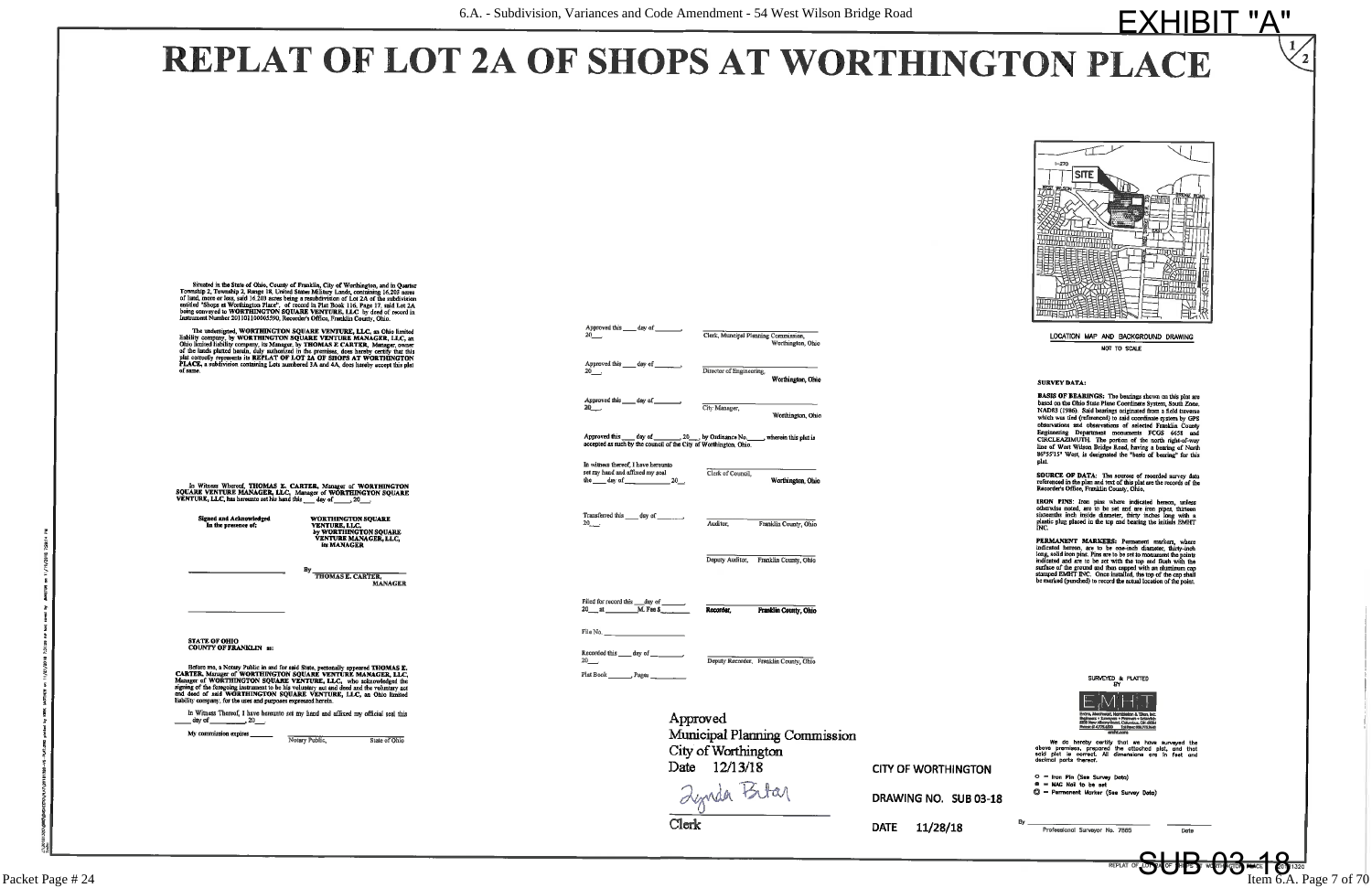